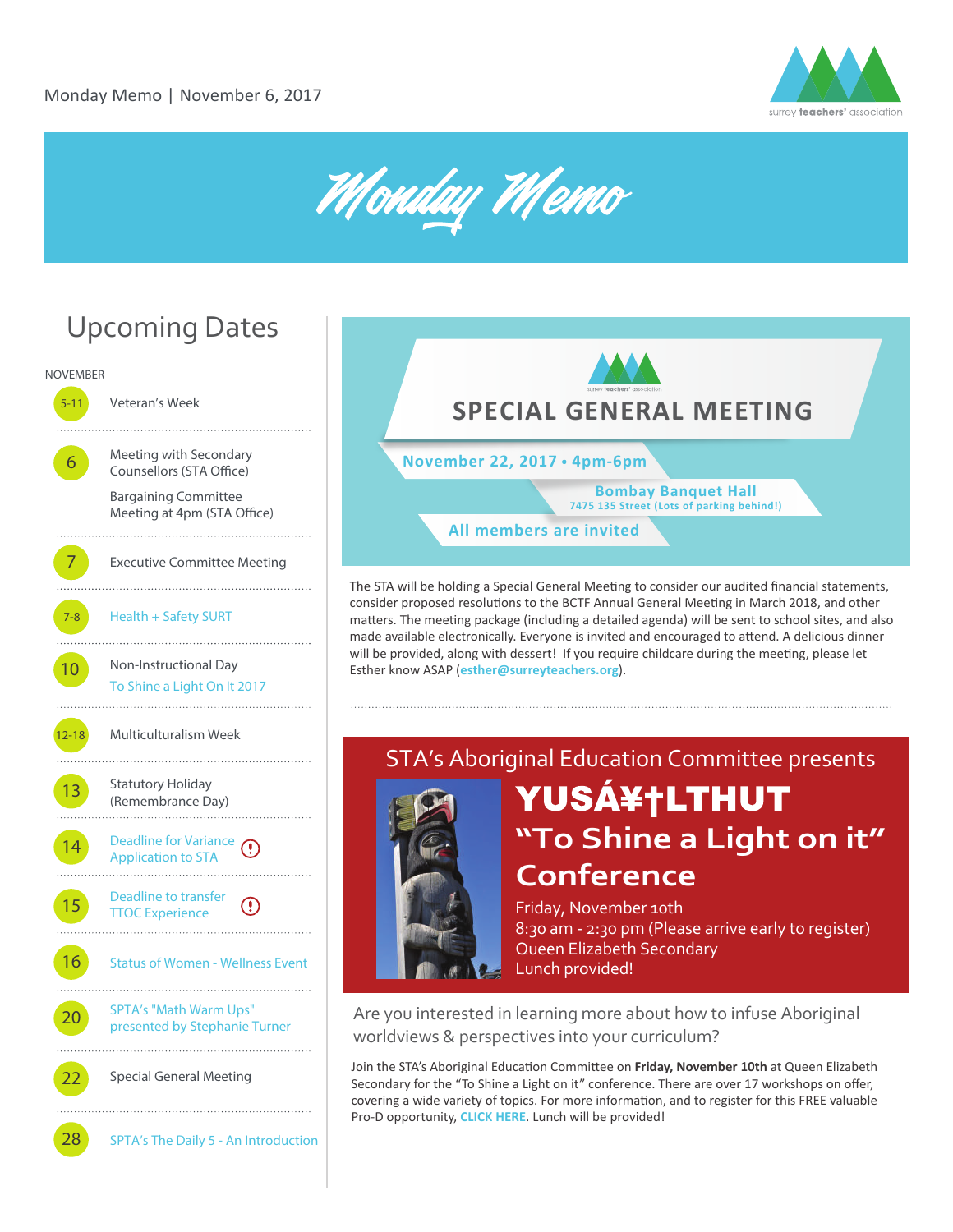# **Important Reminders!**

#### November 14th – Deadline for Variance Applications

The deadline to submit **[YOUR APPLICATION](http://www.surreyteachers.org/variance-application-approval-process/)** to the STA for a variance is fast approaching. Make sure to have your paperwork in by **November 14th!**

### November 15th – Deadline for Experience Transfer



The deadline to apply to have your TTOC Experience transferred to your Contract Teaching experience is November 15th! Don't delay. Sign and send the [FORM](http://www.surreyteachers.org/documents/Forms/TTOCTransferRequestForm-2017.pdf) to the District (attn: HR/Payroll) ASAP! It might make you eligible for an incremental increase in January.

Your pay increment (step level) is based on your teaching experience. Contract teachers move up one step on the pay scale after 10 months of full-time experience. Incremental increases take place automatically on September 1 and January 1 each year.

TTOCs are also eligible to move up the pay scale based on their experience: 17 days of TTOC experience equals one month of contract experience. If you have received a contract this year, and have previously accumulated TTOC experience, you can complete a form asking Payroll to convert TTOC experience to contract experience, because the combination of the two might make you eligible for an incremental increase on January 1. Payroll will not do this unless you request that your TTOC days and contract months are merged.

If you are a part-time contract teacher AND you work occasionally as a TTOC, you are also eligible to convert your accumulated TTOC experience to contract experience.

*For example: Taylor Smith teaches three days per week at an elementary school in a contract assignment. On Thursdays and Fridays, they TTOC. Taylor has 70 days of TTOC experience accrued in their TTOC experience bank. They also have 7 months of contract teacher experience accrued. In November, 2017, Taylor applied to have their TTOC experience transferred to their contract teacher bank. The 70 days Taylor has accrued will be converted to months by dividing by 17. 70 divided by 17 is 4 whole months with 2 days remaining. The four months will be transferred to Taylor's contract teacher bank and the 2 days will remain in their TTOC bank. Taylor will now have 11 months in their contract teacher experience bank. This means that on January 1, 2018, Taylor will move from Step 0 on the salary grid to Step 1. Taylor will be able to transfer their TTOC experience twice per year.* 

The next incremental increase will be January 1, 2018. Contract teachers should have **[THEIR FORM](http://www.surreyteachers.org/documents/Forms/TTOCTransferRequestForm-2017.pdf)** into Payroll, no later than **November 15, 2017** in order to receive an increase on January 1, 2018. If there's any confusion, or you have questions, please contact Mark Keelan at the **grieve@surreyteachers.org**.

#### Jennifer Wadge Memorial Social Justice Scholarship Award



Members! Did your son or daughter graduate last June? Were they involved in Social Justice endeavours during high school? Please note we have a new extended deadline for the 2016-17 Jennifer Wadge Memorial Social Justice Award!

#### **[APPLY TO THE STA](http://www.surreyteachers.org/documents/Forms/JWadgeAward-STA_2017.pdf)** by **December 1, 2017**

The STA is proud to remember our past president Jennifer Wadge with **two awards of \$2,000 each**, open to children of STA members, who graduated in June 2017, from any public high school.

Some of the most important criteria for these awards are the applicant's involvement in social justice work in the school and community, and their written statement on social justice issues.

#### Absences & Day Plans



A friendly reminder that it is a requirement of the job to leave a detailed day plan when you're going to be away. Whether a TTOC is dispatched to replace you, or a colleague has to provide coverage, lesson plans are essential! Also, TTOCs (or covering teachers) should be leaving a day plan for the following day. There's no guarantee that an absent classroom teacher will be returning the next day, so in addition to leaving (or emailing) notes about what was covered, a day plan should also be prepared.

We are all colleagues; a teacher is a teacher is a teacher. As such, we have a Code of Ethics to follow. If a TTOC is unhappy with a day plan, or lack of dayplan, they must contact the teacher directly. Conversely, if a teacher is unhappy with how a TTOC followed a day plan, or didn't follow a day plan, they must contact the TTOC directly.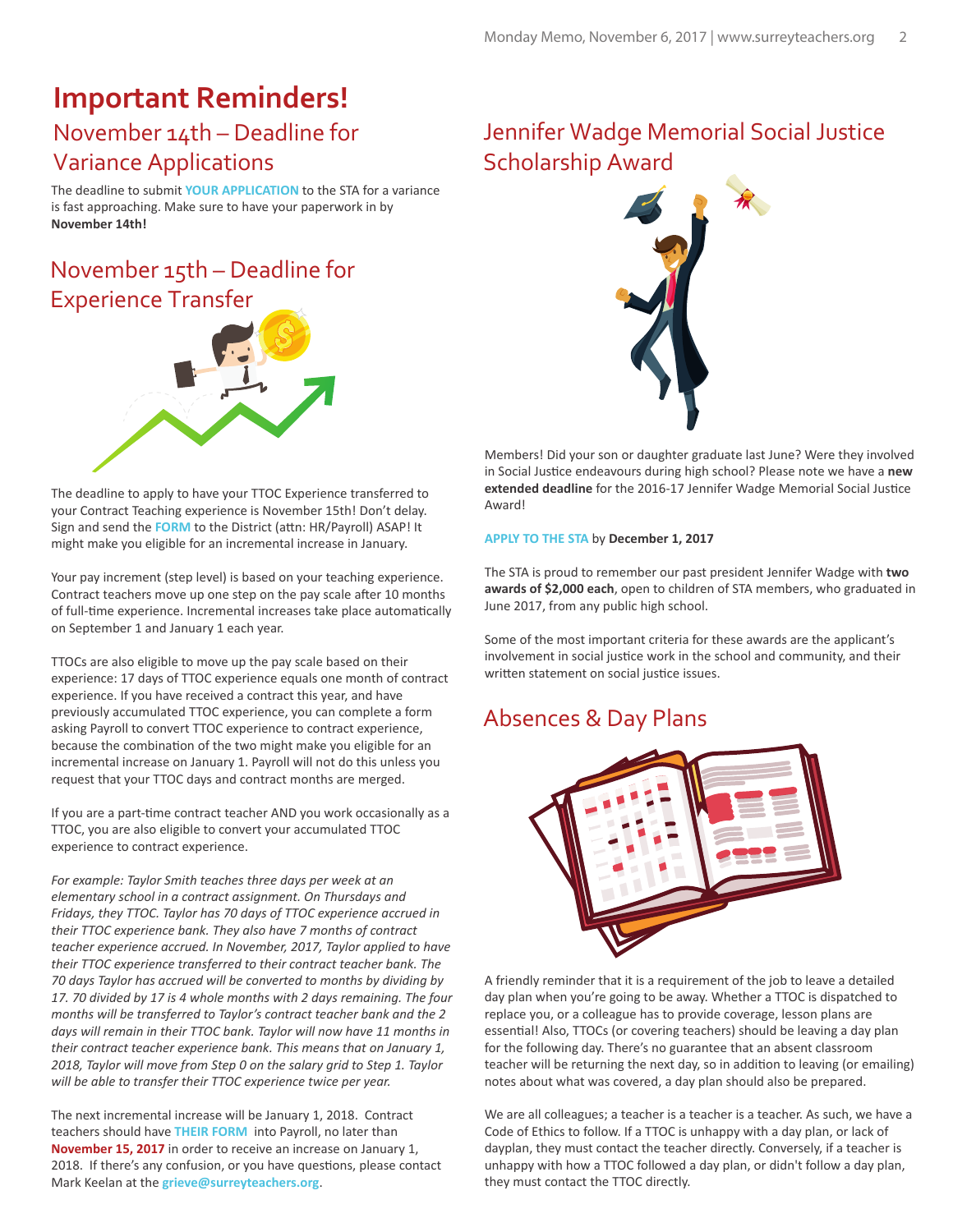### **Grievance Report: Help Us, Help You!** Special Education Classes (BASES/Social Development)

With the restoration of the Collective Agreement Language, the Special Education class size and composition limits are back! These limits apply to the BASES programs, and programs for students with Severe Behaviour Designations. The class size and composition language is as follows:

1 FTE per 12 students: students with MID designations and MID/MOD combination 1 **1 FTE per 8 students:** Social Development 1 FTE per 8 students: students with M0D designations

1 FTE per 7 students: multicategory - M0D, MID, ASD, Severe Profound designations or a combination of designations 1 FTE per 7 students: multicategory - ASD, Severe Profound, Dependent

So far, the District has applied a 10.5 student average per 1 full time teacher to assign staffing; however, in some cases this might mean that programs have been understaffed. Please, ensure that you have received appropriate staffing for your classes. If you are unsure how to figure the calculations, or think that you have not received appropriate FTEs, contact Joanna Cerazy, Grievance Officer: **grv-spt@surreyteachers.org**

# **Social Justice**

#### Veteran's Week



This week is Veterans' Week! The **[BCTF PEACE AND GLOBAL](http://www.bctf.ca/SocialJustice.aspx?id=6214)  [EDUCATION WEB PAGES](http://www.bctf.ca/SocialJustice.aspx?id=6214)** provide suggestions for strategies to incorporate peace into the Remembrance Day activities in your classroom.

#### BC Multiculturalism Week

Next week, November 12-18, is BC Multiculturalism week! This provides an opportunity for teachers to go beyond a superficial examination of cultural differences by supporting the development of inclusive attitudes. Resources and lesson plans to address inclusion in your classroom can be found on the **[BCTF ANTIRACISM](http://www.bctf.ca/SocialJustice.aspx?id=17632)  [WEB PAGES](http://www.bctf.ca/SocialJustice.aspx?id=17632)**. The **[MULTICULTURALISM ACT](http://www.bclaws.ca/Recon/document/ID/freeside/00_96321_01)** provides a point of departure for discussion with older students around British Columbia's multiculturalism policy.

To teach about inclusion, it is important for teachers to develop an understanding of unconscious, or implicit bias. For more information on unconscious bias, ask the members of your local executive about what they learned at the recent fall zone meeting and visit the **[IMPLICIT BIAS SECTION](http://www.bctf.ca/SocialJustice.aspx?id=44338)** of the Raising Awareness and **[DELVING DEEPER](http://www.bctf.ca/SocialJustice.aspx?id=44339)** pages of the BCTF Equity and **[INCLUSION](http://www.bctf.ca/EquityAndInclusion.aspx)  [WEBPAGES](http://www.bctf.ca/EquityAndInclusion.aspx)**.

### **Health + Wellness** November 7th and 8th – SURT Health and Safety Training

For the first time in years, the STA is excited to offer SURT (School Union Rep Training) for Health & Safety Reps. All STA members elected to site-based Joint Occupational Health and Safety committees and all Worker Representatives at smaller sites (sites with between 9 and 20 workers) are invited to attend.

This training is offered in addition to, or instead of, school district health and safety training sessions. The workshops will be presented by a BCTF Health & Safety Facilitator over 3 dates in November at the STA offices. The topics are Violence in the Workplace and Incident Reporting. **[REGISTER ASAP FOR YOUR PREFERRED DATE](http://www.surreyteachers.org/healthandsafety-training-2017)!** 

#### Mental Fitness Challenge for TTOCs



The BCTF, together with **[STARLING MINDS](http://www.starlingminds.com/)**, has tailored a 4-week mental fitness challenge specifically for TTOCs. The aim of the challenge is to develop mental fitness skills into lifelong healthy habits. TTOCs can anonymously join their colleagues across the province to learn new cognitive behavioural therapy skills and improve their mental fitness and resilience. The challenge starts on Monday, November 6 and ends Friday, December 1.

Sign in to your Starling Minds account or **[REGISTER](https://app.starlingminds.com/registration/)** for the first time to participate. This service is free to BCTF members. For further information on Starling Minds and the TTOC Mental Fitness Challenge, **[WATCH THIS VIDEO](https://youtu.be/U7Dw9v6qyY4)**.

#### An Evening of Wellness + Relaxation



The Status of Women Committee invites you to join in an evening dedicated to wellness + relaxation. Everyone is welcome to participate in a calming yoga session (no experience necessary), have a nutritious dinner, and hear about the variety of wellness initiatives offered through District/Union programs. **SIGN UP VIA [EVENTBRITE](https://statusofwomen-wellnesseventnov16.eventbrite.ca)**

**Where: Fraser Heights Secondary, Community Room When: November 16th. Time: 3:45-6:30**